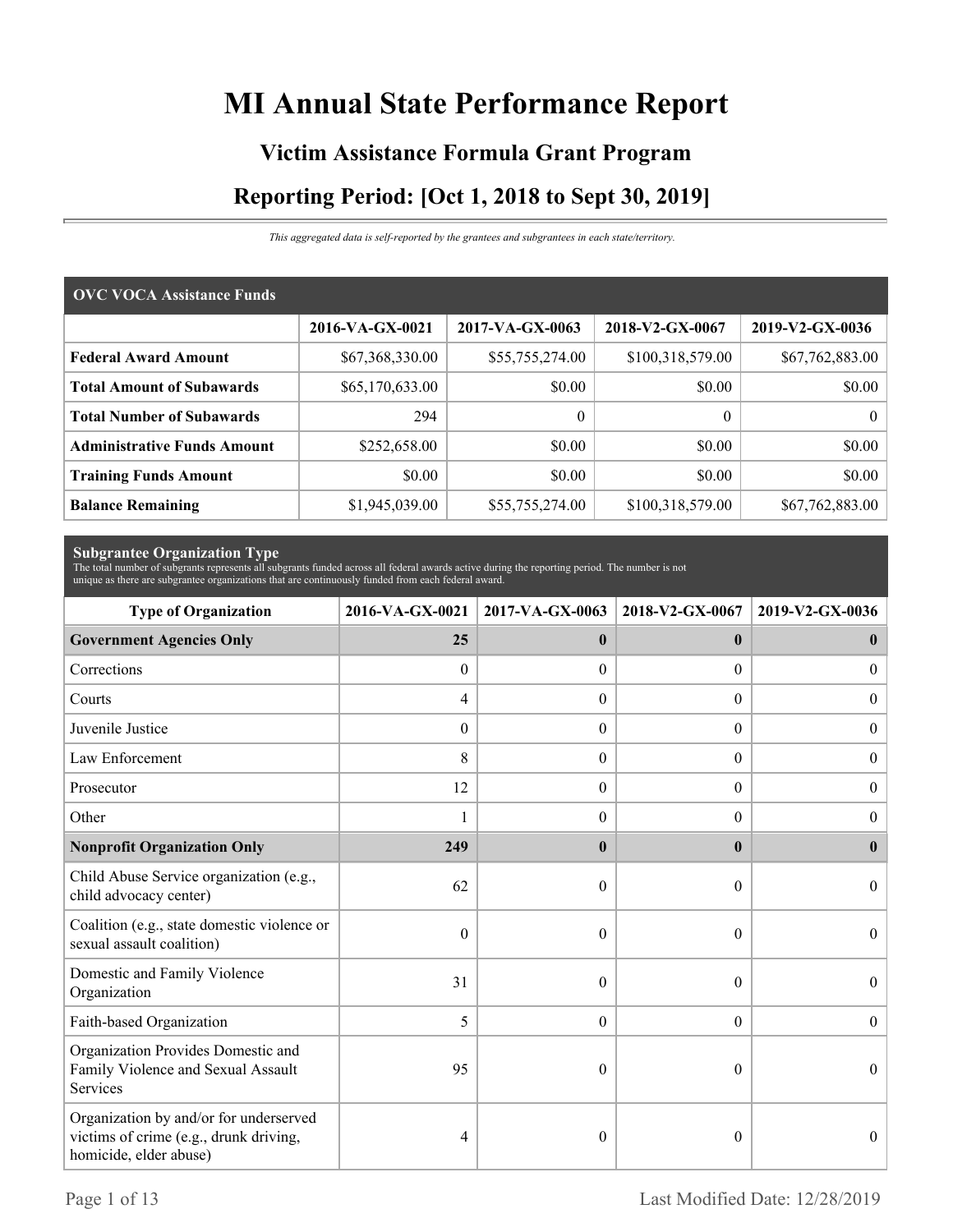| Sexual Assault Services organization<br>(e.g., rape crisis center)                                         | 14               | $\theta$         | $\theta$         | $\overline{0}$   |
|------------------------------------------------------------------------------------------------------------|------------------|------------------|------------------|------------------|
| Multiservice agency                                                                                        | 28               | $\overline{0}$   | $\boldsymbol{0}$ | $\boldsymbol{0}$ |
| Other                                                                                                      | 10               | $\boldsymbol{0}$ | $\boldsymbol{0}$ | $\boldsymbol{0}$ |
| <b>Federally Recognized Tribal</b><br><b>Governments, Agencies, and</b><br><b>Organizations Only</b>       | 13               | $\boldsymbol{0}$ | $\bf{0}$         | $\bf{0}$         |
| Child Abuse Service organization (e.g.,<br>child advocacy center)                                          | $\boldsymbol{0}$ | $\theta$         | $\theta$         | $\overline{0}$   |
| Court                                                                                                      | $\boldsymbol{0}$ | $\theta$         | $\overline{0}$   | $\boldsymbol{0}$ |
| Domestic and Family Violence<br>organization                                                               | $\overline{c}$   | $\theta$         | $\theta$         | $\boldsymbol{0}$ |
| Faith-based organization                                                                                   | $\mathbf{0}$     | $\overline{0}$   | $\boldsymbol{0}$ | $\boldsymbol{0}$ |
| Juvenile justice                                                                                           | $\boldsymbol{0}$ | $\overline{0}$   | $\boldsymbol{0}$ | $\boldsymbol{0}$ |
| Law Enforcement                                                                                            | $\boldsymbol{0}$ | $\boldsymbol{0}$ | $\overline{0}$   | $\boldsymbol{0}$ |
| Organization provides domestic and<br>family violence and sexual assault<br>services                       | 9                | $\mathbf{0}$     | $\theta$         | $\overline{0}$   |
| Prosecutor                                                                                                 | $\boldsymbol{0}$ | $\theta$         | $\overline{0}$   | $\boldsymbol{0}$ |
| Sexual Assault Services organization<br>(e.g., rape crisis center)                                         | $\mathbf{0}$     | $\theta$         | $\theta$         | $\overline{0}$   |
| Other justice-based agency                                                                                 | $\boldsymbol{0}$ | $\overline{0}$   | $\boldsymbol{0}$ | $\boldsymbol{0}$ |
| Other agency that is NOT justice-based<br>(e.g., human services, health, education)                        | $\boldsymbol{0}$ | $\theta$         | $\theta$         | $\boldsymbol{0}$ |
| Organization by and/or for a specific<br>traditionally underserved community                               | $\boldsymbol{0}$ | $\boldsymbol{0}$ | $\boldsymbol{0}$ | $\boldsymbol{0}$ |
| Organization by and/or for underserved<br>victims of crime (e.g., drunk driving,<br>homicide, elder abuse) | $\mathbf{0}$     | $\theta$         | $\theta$         | $\boldsymbol{0}$ |
| Other                                                                                                      | $\overline{c}$   | $\boldsymbol{0}$ | $\boldsymbol{0}$ | $\boldsymbol{0}$ |
| <b>Campus Organizations Only</b>                                                                           | $\overline{7}$   | $\bf{0}$         | $\bf{0}$         | $\bf{0}$         |
| Campus-based victims services                                                                              | 5                | $\overline{0}$   | $\boldsymbol{0}$ | $\boldsymbol{0}$ |
| Law enforcement                                                                                            | $\boldsymbol{0}$ | $\boldsymbol{0}$ | $\boldsymbol{0}$ | $\boldsymbol{0}$ |
| Physical or mental health service<br>program                                                               | $\sqrt{2}$       | $\boldsymbol{0}$ | $\boldsymbol{0}$ | $\boldsymbol{0}$ |
| Other                                                                                                      | $\boldsymbol{0}$ | $\overline{0}$   | $\overline{0}$   | $\mathbf{0}$     |
| <b>Total Number of Subawards</b>                                                                           | 294              | $\boldsymbol{0}$ | $\bf{0}$         | $\bf{0}$         |

\*This number is not unique across fiscal years as there are subgrantee organizations that are funded from multiple federal awards.

| <b>Subaward Purpose</b><br>A single SAR can select multiple purposes. Numbers are not unique |                                                                       |  |
|----------------------------------------------------------------------------------------------|-----------------------------------------------------------------------|--|
|                                                                                              | 2016-VA-GX-0021   2017-VA-GX-0063   2018-V2-GX-0067   2019-V2-GX-0036 |  |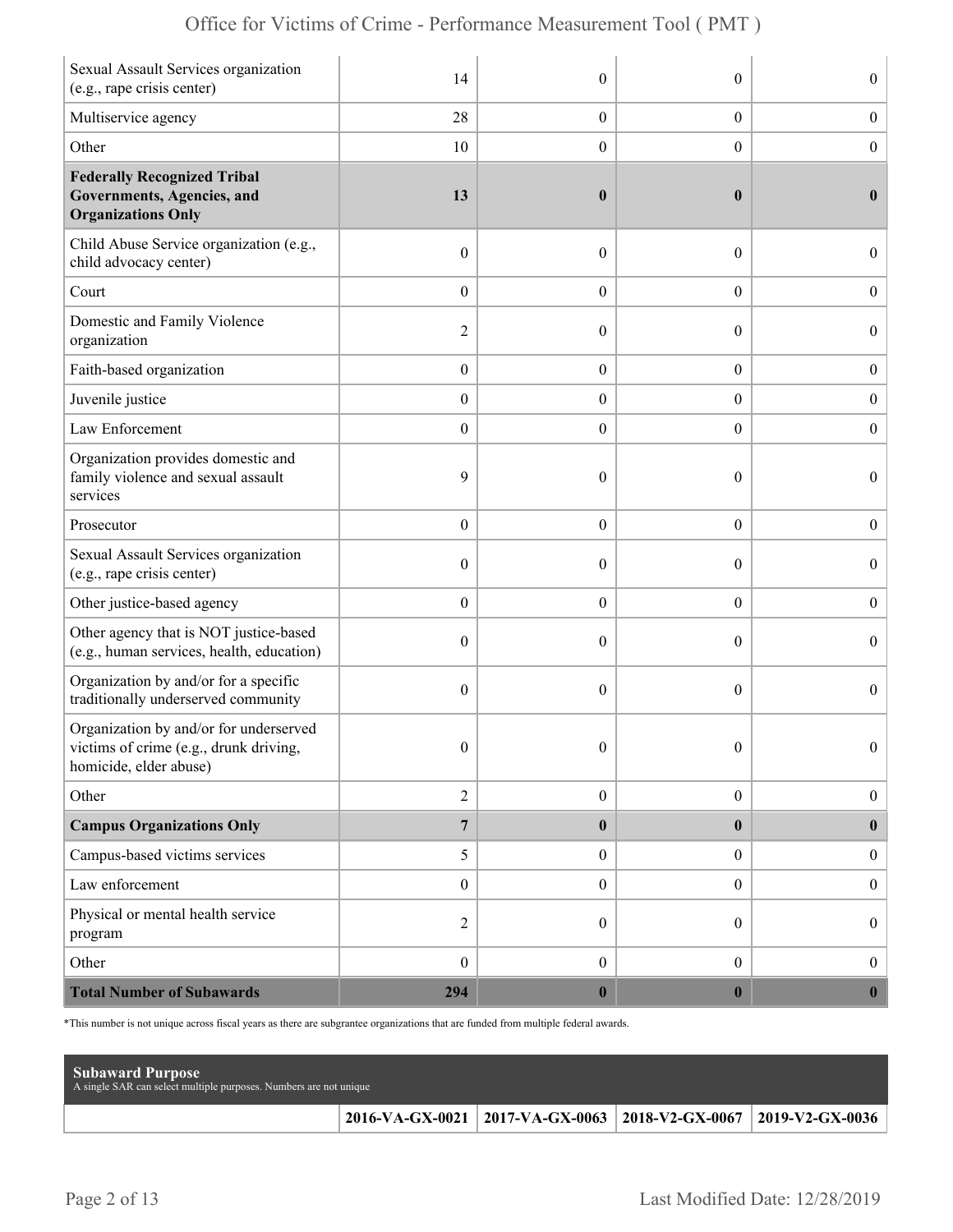| A. Continue a VOCA-funded victim<br>project funded in a previous year                  | 234 |  |  |
|----------------------------------------------------------------------------------------|-----|--|--|
| B. Expand or enhance an existing project<br>not funded by VOCA in the previous<br>year | 36  |  |  |
| C. Start up a new victim services project                                              | 16  |  |  |
| D. Start up a new Native American<br>victim services project                           |     |  |  |
| E. Expand or enhance an existing <b>Native</b><br>American project                     | 6   |  |  |

**VOCA and Match Funds** A single SAR can select multiple service types. Numbers are not unique

|                                                              | 2016-VA-GX-0021 | $2017$ -VA-GX-0063 | $2018-V2-GX-0067$ | 2019-V2-GX-0036 |
|--------------------------------------------------------------|-----------------|--------------------|-------------------|-----------------|
| A.INFORMATION & REFERRAL                                     | 290             | $\theta$           | 0                 |                 |
| <b>B.PERSONAL</b><br>ADVOCACY/ACCOMPANIMENT                  | 281             |                    | 0                 |                 |
| <b>C.EMOTIONAL SUPPORT OR</b><br><b>SAFETY SERVICES</b>      | 282             |                    | 0                 |                 |
| <b>D.SHELTER/HOUSING SERVICES</b>                            | 101             | $\Omega$           | $\Omega$          |                 |
| E.CRIMINAL/CIVIL JUSTICE<br><b>SYSTEM ASSISTANCE</b>         | 268             |                    | 0                 |                 |
| <b>F. ASSISTANCE IN FILING</b><br><b>COMPENSATION CLAIMS</b> | 294             |                    | 0                 |                 |

| <b>Priority and Underserved Requirements</b> |                 |                 |                 |                 |  |  |  |
|----------------------------------------------|-----------------|-----------------|-----------------|-----------------|--|--|--|
| <b>Priority Area</b>                         | 2016-VA-GX-0021 | 2017-VA-GX-0063 | 2018-V2-GX-0067 | 2019-V2-GX-0036 |  |  |  |
| <b>Child Abuse</b>                           |                 |                 |                 |                 |  |  |  |
| <b>Total Amount</b>                          | \$18,114,203.00 | \$0.00          | \$0.00          | \$0.00          |  |  |  |
| % of Total Federal Award                     | 27.00 %         |                 |                 |                 |  |  |  |
| <b>Domestic and Family Violence</b>          |                 |                 |                 |                 |  |  |  |
| <b>Total Amount</b>                          | \$23,597,288.00 | \$0.00          | \$0.00          | \$0.00          |  |  |  |
| % of Total Federal Award                     | 35.00 %         |                 |                 |                 |  |  |  |
| <b>Sexual Assault</b>                        |                 |                 |                 |                 |  |  |  |
| <b>Total Amount</b>                          | \$8,929,244.00  | \$0.00          | \$0.00          | \$0.00          |  |  |  |
| % of Total Federal Award                     | 13.00 %         |                 |                 |                 |  |  |  |
| <b>Underserved</b>                           |                 |                 |                 |                 |  |  |  |
| <b>Total Amount</b>                          | \$14,515,675.00 | \$0.00          | \$0.00          | \$0.00          |  |  |  |
| % of Total Federal Award                     | 22.00 %         |                 |                 |                 |  |  |  |

| <b>Budget and Staffing</b>  |                                                                          |  |
|-----------------------------|--------------------------------------------------------------------------|--|
| <b>Staffing Information</b> | $2016$ -VA-GX-0021   2017-VA-GX-0063   2018-V2-GX-0067   2019-V2-GX-0036 |  |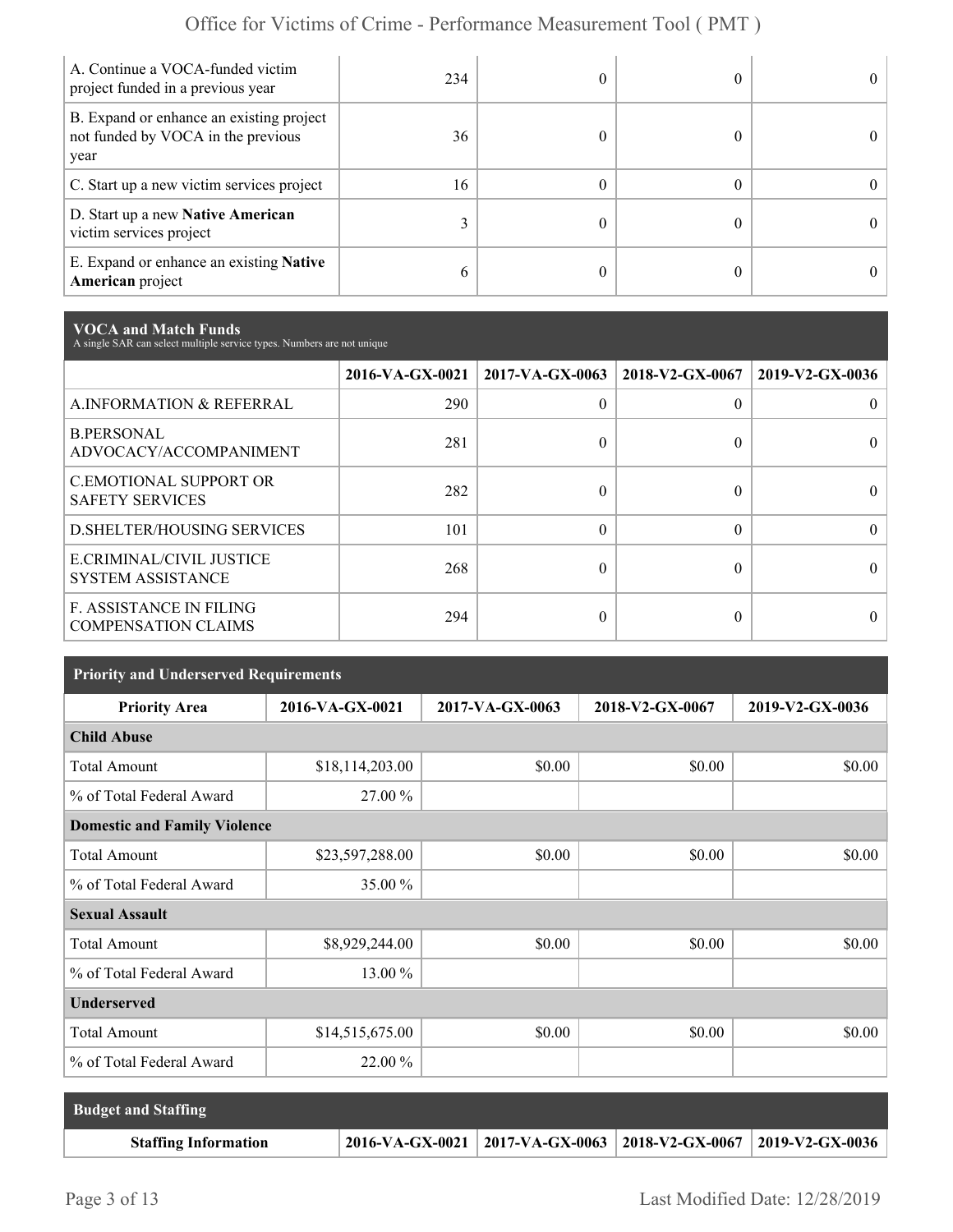| Total number of paid staff for all<br>subgrantee victimization program and/or<br>services                                                            | 5325    |  |  |
|------------------------------------------------------------------------------------------------------------------------------------------------------|---------|--|--|
| Number of staff hours funded through<br>this VOCA award (plus match) for<br>subgrantee's victimization programs<br>and/or services                   | 2491593 |  |  |
| Total number of volunteer staff<br>supporting the work of this VOCA award<br>(plus match) for subgrantee's<br>victimization programs and/or services | 8846    |  |  |
| Number of volunteer hours supporting<br>the work of this VOCA award (plus<br>match) for subgrantee's victimization<br>programs and/or services       | 810958  |  |  |

#### **AGGREGATED SUBGRANTEE PERFORMANCE MEASURE DATA**

**Victimization Type**

|                                                                                               | Number of                                                                          | <b>Number of Individuals Who Actually Received Services</b><br><b>Based on a Presenting Victimization</b> |                           |                           |                           |                           |
|-----------------------------------------------------------------------------------------------|------------------------------------------------------------------------------------|-----------------------------------------------------------------------------------------------------------|---------------------------|---------------------------|---------------------------|---------------------------|
| <b>Victimization Type</b>                                                                     | <b>Subgrantees Indicating</b><br><b>Intent to Serve This</b><br><b>Victim Type</b> | <b>Quarter</b><br>1 Total                                                                                 | <b>Quarter</b><br>2 Total | <b>Quarter</b><br>3 Total | <b>Ouarter</b><br>4 Total | Per<br>Quarter<br>Average |
| <b>Adult Physical Assault (includes</b><br><b>Aggravated and Simple Assault)</b>              | 30                                                                                 | 2040                                                                                                      | 4360                      | 3503                      | 6873                      | 4194                      |
| <b>Adult Sexual Assault</b>                                                                   | 1                                                                                  | 2910                                                                                                      | 2977                      | 2766                      | 3416                      | 3017                      |
| Adults Sexually Abused/Assaulted as<br>Children                                               | 91                                                                                 | 959                                                                                                       | 710                       | 824                       | 800                       | 823                       |
| Arson                                                                                         | 5                                                                                  | 9                                                                                                         | 26                        | 16                        | 17                        | 17                        |
| Bullying (Verbal, Cyber or Physical)                                                          | 13                                                                                 | 449                                                                                                       | 420                       | 516                       | 539                       | 481                       |
| <b>Burglary</b>                                                                               | 6                                                                                  | 272                                                                                                       | 143                       | 107                       | 218                       | 185                       |
| Child Physical Abuse or Neglect                                                               | $\overline{3}$                                                                     | 1688                                                                                                      | 2080                      | 1845                      | 1838                      | 1862                      |
| Child Pornography                                                                             | 24                                                                                 | 197                                                                                                       | 109                       | 151                       | 93                        | 137                       |
| Child Sexual Abuse/Assault                                                                    | $\overline{2}$                                                                     | 5070                                                                                                      | 6470                      | 6394                      | 6636                      | 6142                      |
| Domestic and/or Family Violence                                                               | 12                                                                                 | 17574                                                                                                     | 19278                     | 19042                     | 22839                     | 19683                     |
| <b>DUI/DWI</b> Incidents                                                                      | $\mathbf{1}$                                                                       | 398                                                                                                       | 306                       | 218                       | 237                       | 289                       |
| <b>Elder Abuse or Neglect</b>                                                                 | 5                                                                                  | 473                                                                                                       | 441                       | 665                       | 632                       | 552                       |
| Hate Crime:<br>Racial/Religious/Gender/ Sexual<br>Orientation/Other (Explanation<br>Required) | 16                                                                                 | 37                                                                                                        | 54                        | 50                        | 47                        | 47                        |
| Human Trafficking: Labor                                                                      | 16                                                                                 | $\overline{4}$                                                                                            | 13                        | $\overline{7}$            | 19                        | 10                        |
| Human Trafficking: Sex                                                                        | 61                                                                                 | 526                                                                                                       | 373                       | 382                       | 339                       | 405                       |
| Identity Theft/Fraud/Financial Crime                                                          | 10                                                                                 | 87                                                                                                        | 117                       | 149                       | 149                       | 125                       |

Page 4 of 13 Last Modified Date: 12/28/2019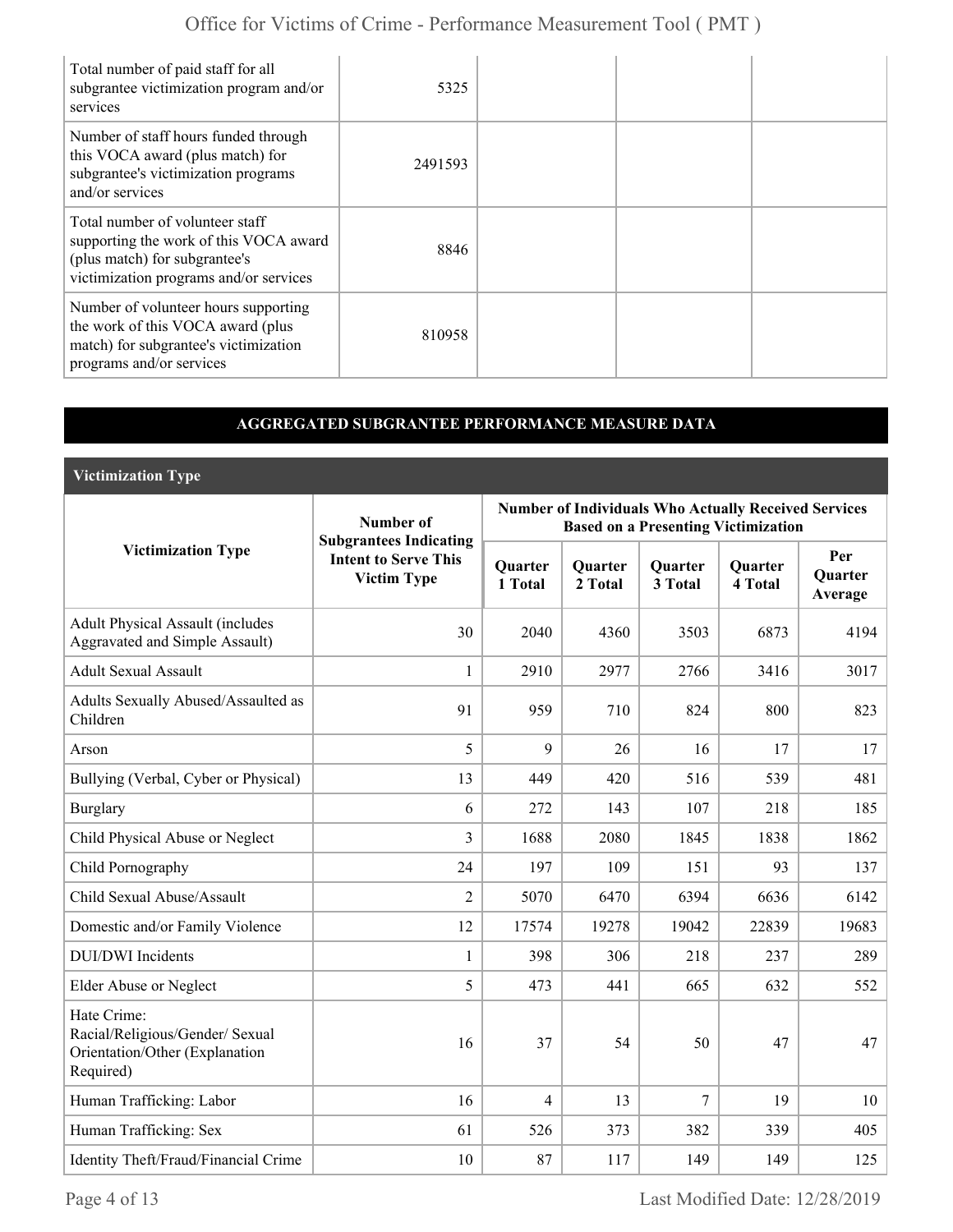|  | Office for Victims of Crime - Performance Measurement Tool (PMT) |  |  |  |  |
|--|------------------------------------------------------------------|--|--|--|--|
|--|------------------------------------------------------------------|--|--|--|--|

| Kidnapping (non-custodial)                           | 3              | 33             | 31   | 25             | 43   | 33   |
|------------------------------------------------------|----------------|----------------|------|----------------|------|------|
| Kidnapping (custodial)                               | 5              | 17             | 36   | 17             | 13   | 20   |
| Mass Violence<br>(Domestic/International)            | $\overline{4}$ | 78             | 89   | 26             | 94   | 71   |
| Other Vehicular Victimization (e.g.,<br>Hit and Run) | 12             | 125            | 145  | 89             | 275  | 158  |
| Robbery                                              | 13             | 296            | 200  | 143            | 186  | 206  |
| Stalking/Harassment                                  | 53             | 2718           | 2653 | 2727           | 3420 | 2879 |
| Survivors of Homicide Victims                        | 15             | 582            | 798  | 456            | 1376 | 803  |
| <b>Teen Dating Victimization</b>                     | 43             | 85             | 147  | 108            | 117  | 114  |
| Terrorism (Domestic/International)                   | 3              | $\overline{2}$ |      | $\overline{4}$ |      | 2    |
| Other                                                |                | 674            | 898  | 944            | 1331 | 961  |

## **Special Classifications of Individuals**

|                                                           | Number of Individuals Self Reporting a Special Classification |                           |                                  |                                  |                        |
|-----------------------------------------------------------|---------------------------------------------------------------|---------------------------|----------------------------------|----------------------------------|------------------------|
| <b>Special Classifications of Individuals</b>             | <b>Ouarter 1</b><br>Total                                     | <b>Quarter 2</b><br>Total | <b>Ouarter 3</b><br><b>Total</b> | <b>Ouarter 4</b><br><b>Total</b> | Per Quarter<br>Average |
| Deaf/Hard of Hearing                                      | 97                                                            | 88                        | 102                              | 163                              | 294                    |
| Homeless                                                  | 2425                                                          | 1788                      | 1925                             | 2405                             | 5074                   |
| Immigrants/Refugees/Asylum Seekers                        | 454                                                           | 405                       | 430                              | 454                              | 1069                   |
| <b>LGBTQ</b>                                              | 370                                                           | 384                       | 368                              | 431                              | 1097                   |
| Veterans                                                  | 141                                                           | 157                       | 150                              | 177                              | 430                    |
| Victims with Disabilities: Cognitive/<br>Physical /Mental | 2268                                                          | 2381                      | 2584                             | 2753                             | 7818                   |
| Victims with Limited English Proficiency                  | 744                                                           | 651                       | 611                              | 604                              | 1953                   |
| Other                                                     | 694                                                           | 68                        | 85                               | 126                              | 512                    |

| <b>General Award Information</b> |  |
|----------------------------------|--|
|----------------------------------|--|

| <b>Activities Conducted at the Subgrantee Level</b>                                                                          | Number | Percent   |
|------------------------------------------------------------------------------------------------------------------------------|--------|-----------|
| Total number of individuals who received services during the Fiscal Year.                                                    | 139995 |           |
| Total number of anonymous contacts who received services during the Fiscal Year                                              | 7213   |           |
| Number of new individuals who received services from your state for the first time during the Fiscal Year.                   | 97359  | 69.54 %   |
| Of the clients who received services, how many presented with more than one type of victimization during<br>the Fiscal Year? | 27417  | $19.58\%$ |
| Number of individuals assisted with a victim compensation application during the Fiscal Year.                                | 14673  |           |

| <b>Demographics</b>                                         |               |          |
|-------------------------------------------------------------|---------------|----------|
| <b>Demographic Characteristic of New Individuals Served</b> | <b>Number</b> | Percent  |
| <b>Race/Ethinicity</b>                                      |               |          |
| American Indian or Alaska Native                            | 1153          | $1.18\%$ |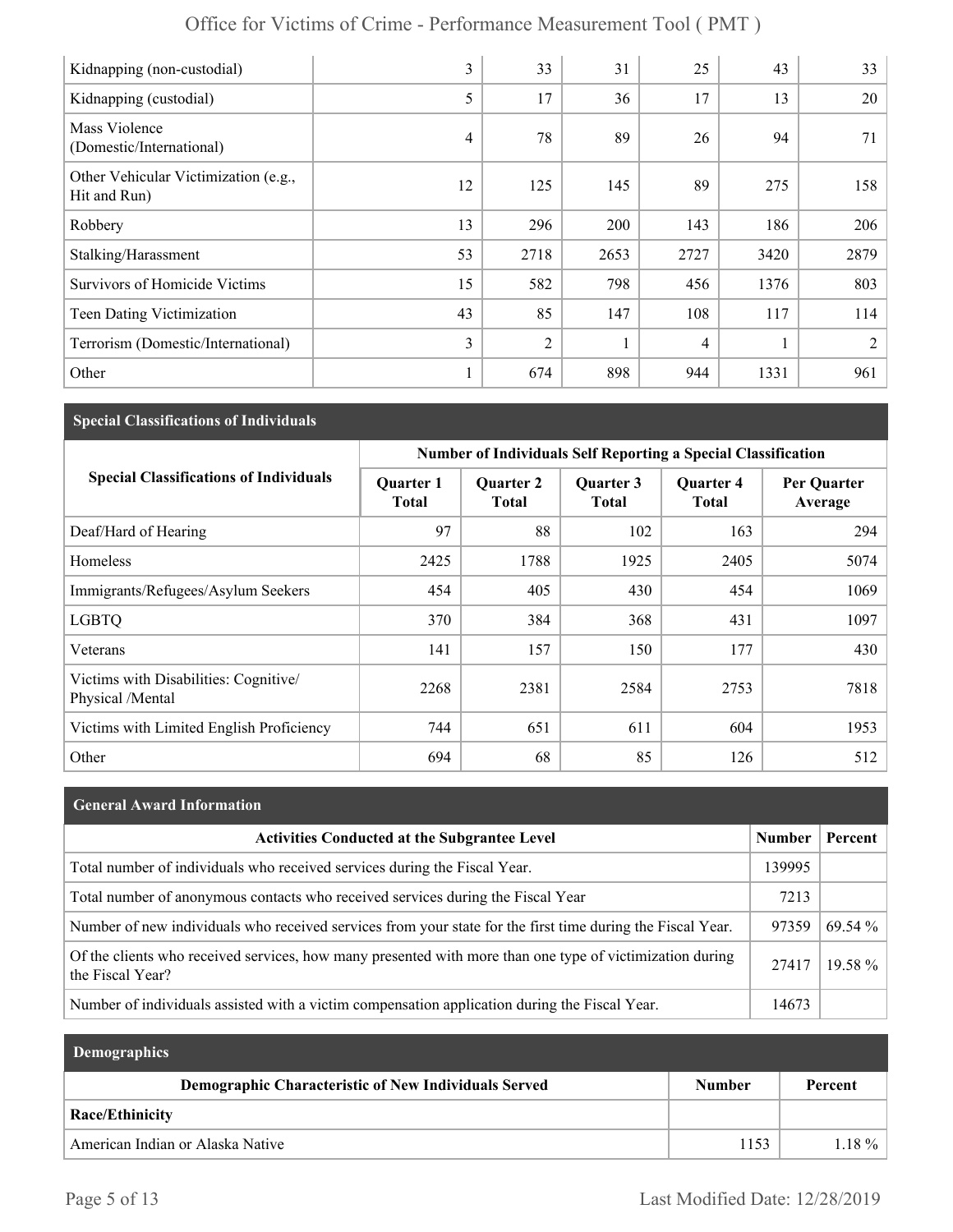| Asian                                     | 592   | $0.61\%$   |
|-------------------------------------------|-------|------------|
| <b>Black or African American</b>          | 36374 | 37.36 %    |
| Hispanic or Latino                        | 3831  | 3.93 %     |
| Native Hawaiian or Other Pacific Islander | 149   | $0.15 \%$  |
| White Non-Latino or Caucasian             | 43033 | 44.20%     |
| Some Other Race                           | 994   | $1.02\%$   |
| <b>Multiple Races</b>                     | 2722  | 2.80%      |
| Not Reported                              | 6909  | $7.10\,\%$ |
| Not Tracked                               | 1602  | $1.65\%$   |
| <b>Race/Ethnicity Total</b>               | 97359 |            |
| <b>Gender Identity</b>                    |       |            |
| Male                                      | 18983 | 19.50 %    |
| Female                                    | 75328 | 77.37 %    |
| Other                                     | 173   | $0.18~\%$  |
| Not Reported                              | 1805  | $1.85\%$   |
| Not Tracked                               | 1070  | $1.10 \%$  |
| <b>Gender Total</b>                       | 97359 |            |
| Age                                       |       |            |
| Age 0-12                                  | 13790 | 14.16 %    |
| Age 13-17                                 | 7316  | 7.51 %     |
| Age 18-24                                 | 15218 | 15.63 %    |
| Age 25-59                                 | 50614 | 51.99%     |
| Age 60 and Older                          | 4658  | 4.78 %     |
| Not Reported                              | 4431  | 4.55 %     |
| Not Tracked                               | 1332  | $1.37\%$   |
| <b>Age Total</b>                          | 97359 |            |

| <b>Direct Services</b> |                                                                                 |                                                                  |                                                                           |                         |
|------------------------|---------------------------------------------------------------------------------|------------------------------------------------------------------|---------------------------------------------------------------------------|-------------------------|
| <b>Service Area</b>    | # of Subgrantees<br><b>That Provided</b><br><b>Services in This</b><br>Category | # of<br><b>Individuals/Contacts</b><br><b>Receiving Services</b> | <b>Specific Service</b>                                                   | Frequency<br>of Service |
|                        |                                                                                 |                                                                  | Enter the number of times services were<br>provided in each subcategory.  | $\theta$                |
|                        |                                                                                 |                                                                  | A1. Information about the criminal<br>justice process                     | 61831                   |
| A. Information $\&$    | 124                                                                             | 91301                                                            | A2. Information about victim rights, how<br>to obtain notifications, etc. | 47513                   |
| Referral               |                                                                                 |                                                                  | A3. Referral to other victim service<br>programs                          | 21417                   |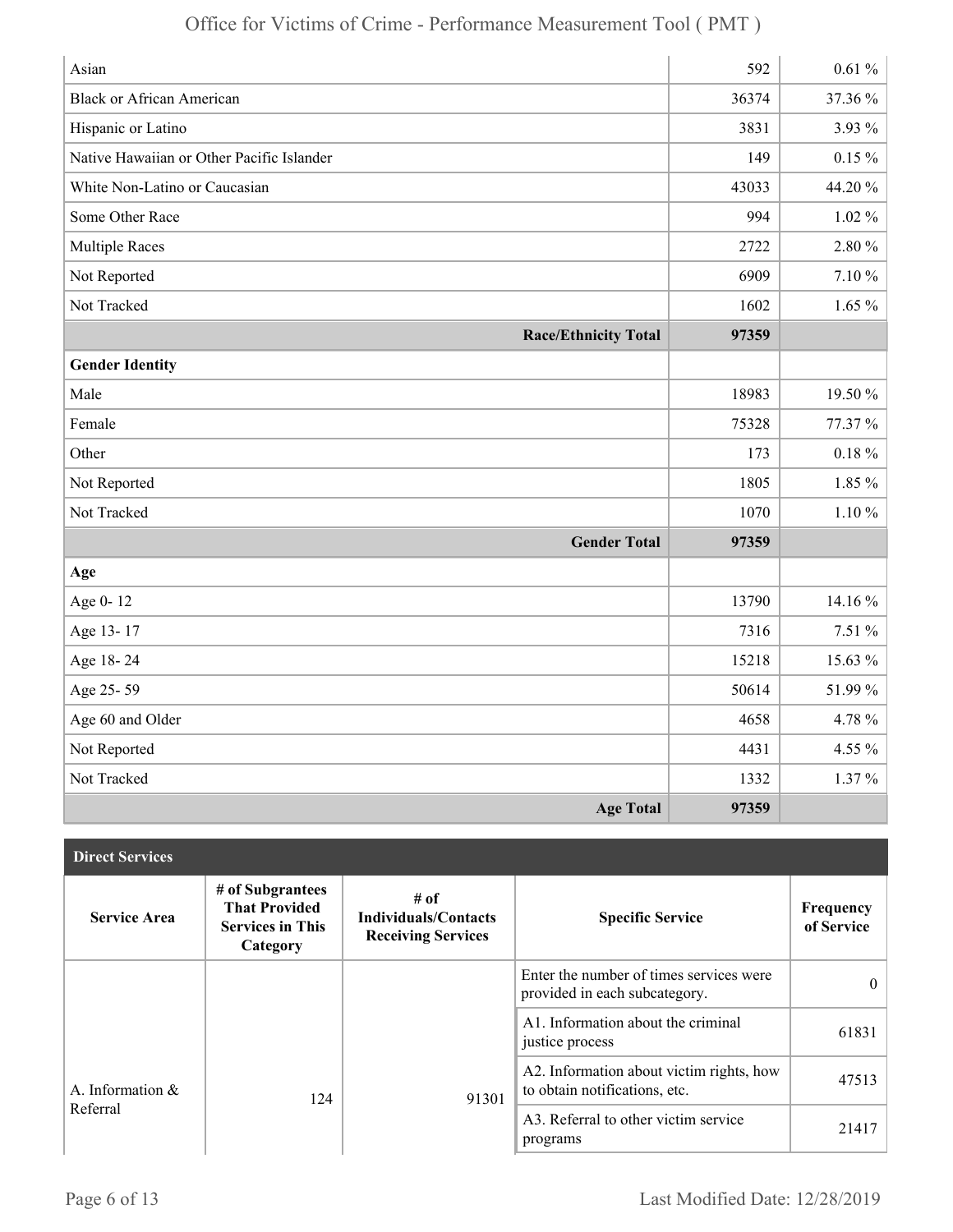|                                                  |     |       | A4. Referral to other services, supports,<br>and resources (includes legal, medical,<br>faith-based organizations, address<br>confidentiality programs, etc.) | 52863            |
|--------------------------------------------------|-----|-------|---------------------------------------------------------------------------------------------------------------------------------------------------------------|------------------|
|                                                  |     |       | Enter the number of times services were<br>provided in each subcategory.                                                                                      | $\overline{0}$   |
|                                                  |     |       | B1. Victim advocacy/accompaniment to<br>emergency medical care                                                                                                | 845              |
|                                                  |     |       | B2. Victim advocacy/accompaniment to<br>medical forensic exam                                                                                                 | 2146             |
|                                                  |     |       | B3. Law enforcement interview<br>advocacy/accompaniment                                                                                                       | 7923             |
|                                                  |     | 29070 | B4. Individual advocacy (e.g., assistance<br>in applying for public benefits, return of<br>personal property or effects)                                      | 40749            |
| <b>B.</b> Personal<br>Advocacy/<br>Accompaniment | 117 |       | B5. Performance of medical or<br>nonmedical forensic exam or interview<br>or medical evidence collection                                                      | 3046             |
|                                                  |     |       | B6. Immigration assistance (e.g., special<br>visas, continued presence application,<br>and other immigration relief)                                          | 165              |
|                                                  |     |       | B7. Intervention with employer, creditor,<br>landlord, or academic institution                                                                                | 3211             |
|                                                  |     |       | B8. Child or dependent care assistance<br>(includes coordination of services)                                                                                 | 4443             |
|                                                  |     |       | B9. Transportation assistance (includes<br>coordination of services)                                                                                          | 10279            |
|                                                  |     |       | B10. Interpreter services                                                                                                                                     | 1178             |
|                                                  |     |       | Enter the number of times services were<br>provided in each subcategory.                                                                                      | $\boldsymbol{0}$ |
|                                                  |     |       | C1. Crisis intervention (in-person,<br>includes safety planning, etc.)                                                                                        | 50826            |
|                                                  |     |       | C2. Hotline/crisis line counseling                                                                                                                            | 30135            |
| C. Emotional<br><b>Support or Safety</b>         | 117 | 63128 | C3. On-scene crisis response (e.g.,<br>community crisis response)                                                                                             | 3841             |
| Services                                         |     |       | C4. Individual counseling                                                                                                                                     | 75325            |
|                                                  |     |       | C5. Support groups (facilitated or peer)                                                                                                                      | 13953            |
|                                                  |     |       | C6. Other Therapy (traditional, cultural,<br>or alternative healing; art, writing, or<br>play therapy, etc.)                                                  | 15987            |
|                                                  |     |       | C7. Emergency financial assistance                                                                                                                            | 5105             |
|                                                  |     |       | Enter the number of times services were<br>provided in each subcategory.                                                                                      | $\overline{0}$   |
| D. Shelter/Housing                               |     |       | D1. Emergency shelter or safe house                                                                                                                           | 33551            |
| Services                                         | 54  | 4278  | D2. Transitional housing                                                                                                                                      | 242              |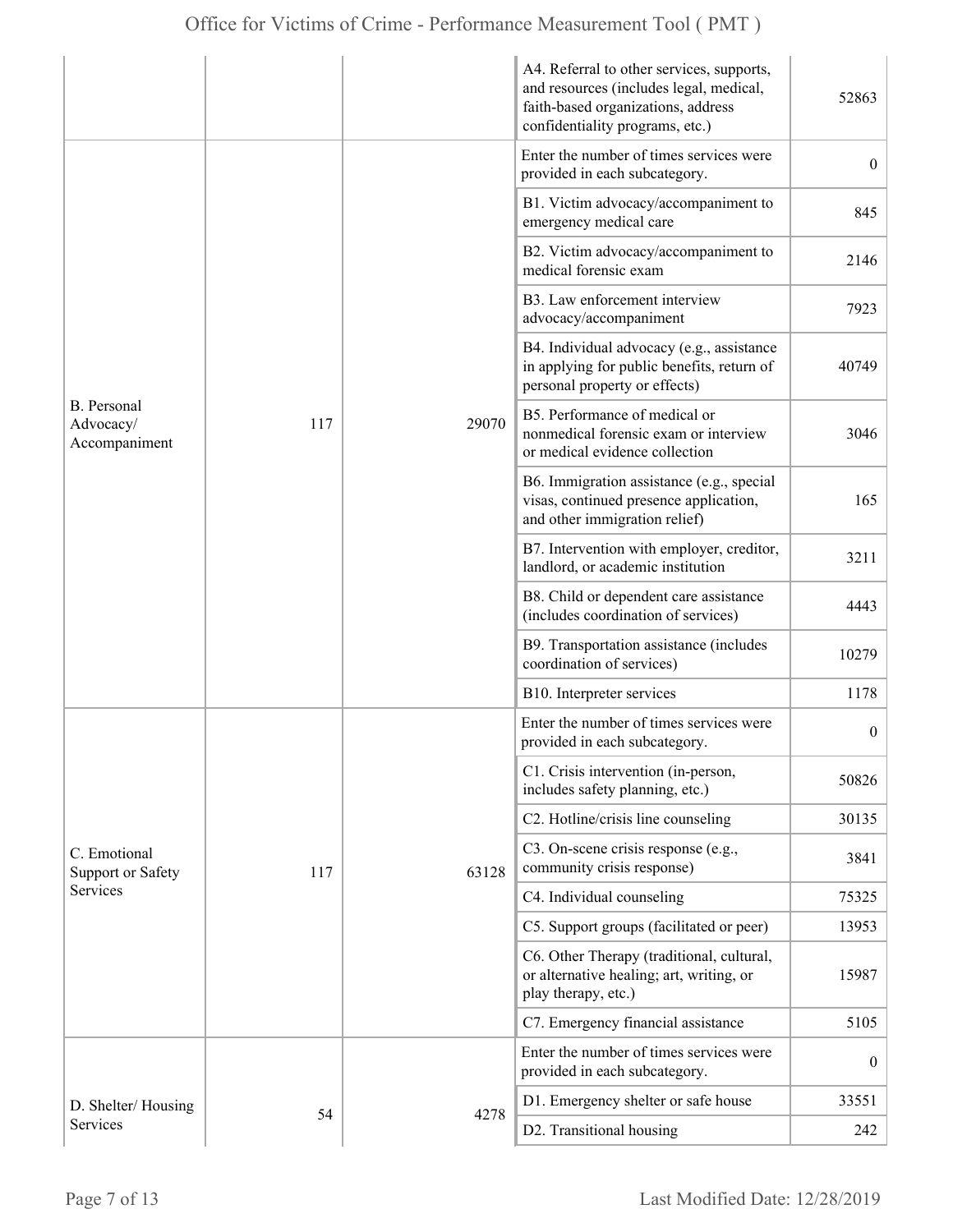|                                                    |     |       | D3. Relocation assistance (includes<br>assistance with obtaining housing)  | 2809     |
|----------------------------------------------------|-----|-------|----------------------------------------------------------------------------|----------|
|                                                    |     |       | Enter the number of times services were<br>provided in each subcategory.   | $\theta$ |
|                                                    |     |       | E1. Notification of criminal justice<br>events                             | 26569    |
|                                                    |     |       | E2. Victim impact statement assistance                                     | 5536     |
| E. Criminal/ Civil<br>Justice System<br>Assistance |     |       | E3. Assistance with restitution                                            | 999      |
|                                                    |     |       | E4. Civil legal assistance in obtaining<br>protection or restraining order | 5545     |
|                                                    | 112 | 37771 | E5. Civil legal assistance with family law<br>issues                       | 8417     |
|                                                    |     |       | E6. Other emergency justice-related<br>assistance                          | 7161     |
|                                                    |     |       | E7. Immigration assistance                                                 | 743      |
|                                                    |     |       | E8. Prosecution interview<br>advocacy/accompaniment                        | 5649     |
|                                                    |     |       | E9. Law enforcement interview<br>advocacy/accompaniment                    | 4963     |
|                                                    |     |       | E10. Criminal advocacy/accompaniment                                       | 13624    |
|                                                    |     |       | E11. Other legal advice and/or counsel                                     | 2726     |

## **ANNUAL QUESTIONS**

| <b>Grantee Annually Reported Questions</b>                                                                                                       |                |
|--------------------------------------------------------------------------------------------------------------------------------------------------|----------------|
| <b>Question/Option</b>                                                                                                                           | Count          |
| Were any administrative and training funds used during the reporting period?                                                                     |                |
| Yes                                                                                                                                              |                |
| No                                                                                                                                               | $\theta$       |
| Did the administrative funds support any education activities during the reporting period?                                                       |                |
| Yes                                                                                                                                              |                |
| No                                                                                                                                               | $\overline{0}$ |
| Number of requests received for education activities during the reporting period.                                                                | 1431           |
| Number of people trained or attending education events during the reporting period.                                                              | 5495           |
| Number of events conducted during the reporting period.                                                                                          |                |
| Did the grant support any coordination activities (e.g., with other service providers, law enforcement agencies) during the<br>reporting period? |                |
| Yes                                                                                                                                              |                |
| No                                                                                                                                               | $\overline{0}$ |
| Describe any program or educational materials developed during the reporting period.                                                             |                |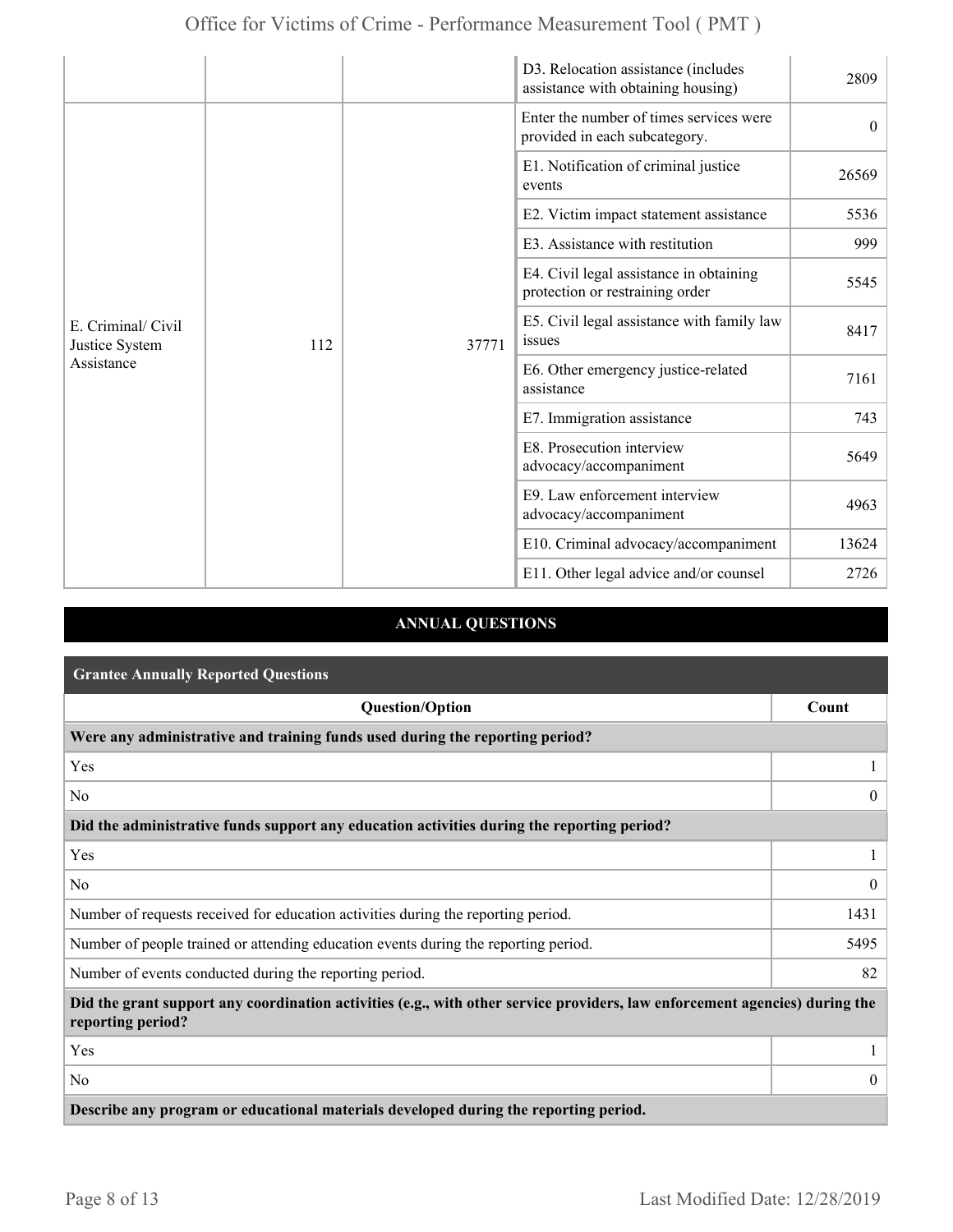Materials included: Two-page infographic to communicate findings from a training survey from the IAFN international conference CSC cheat sheet for charging purposes which was handed out at CA basic training Infographic illustrating the overall goal for sexual assault service provision in Michigan which was presented at a VOCA grant manager meeting CACMI.org which included an interactive map for community members to locate their local CAC, information on disclosure of child abuse, and information on resilience and healing Marketing collateral/brochures for members of the public to understand the CAC model and the role of a multidisciplinary approach to child abuse investigation and intervention Two infographics highlighting the results of the evaluation surveys from each of the domestic violence and housing innovation trainings One infographic highlighting the results of the eight-month follow-up surveys for the Addressing the Housing Needs of Sexual Assault Survivors training Two logic models (for Core Sexual Assault Services and Enhanced Sexual Assault Services ), a theory of change model, and a self-assessment checklist for programs providing sexual assault services in Michigan One logic model and one self-assessment checklist for SART coordinators in Michigan Resources (e.g. toolkits, guides, templates) for sexual assault programs and SARTs

#### **Describe any planning or training events held during the reporting period.**

There were: 61 training events 21 group technical assistance/planning meetings DVS Grants Administration Trainings: 7 Training events (described below) The Division of Victim Services held an in-person VOCA Administrator s training in October 2018 on grant administration and financial reporting mandated for all subgrantees. A total of 213 VOCA subgrantee administrators attended this training between two locations. The following February the Division of Victim Services began offering online webinars to maintain communication with subgrantees and to provide additional technical assistance. These webinars included two orientations/introductory training for new grant administrators attended by 58 people, and two additional update webinars attended by a total of 180 people. In June of 2019, VOCA staff assisted with the coordination of a Division-wide grant administrators training focusing on the financial, administrative, and nonprofit management best practices for recipients of grant funds administered through the MDDHS Division of Victim Services. Approximately 220 grant administrators, executive directors, and financial staff attended this training and nearly 90% of the 132 attendees who completed the post-event evaluation reported a high level of satisfaction with the information presented. As part of the VOCA-funded initiative to increase access to comprehensive sexual assault services throughout the State, DVS funded 30 agencies resulting in 120 new staff positions to provide direct services or improve sexual assault service coordination in approximately 50 counties. For all staff hired under the grant, the Division created a two-day introduction to providing sexual assault services training which 92 new sexual assault staff completed at one of two locations. In addition, more than 160 sexual assault staff from agencies across the state completed a 3-day overview of sexual assault services through the lifespan provided by the Coalition to End Domestic and Sexual Violence. For the specialized role of Sexual Assault Response Coordinators, the Division sponsored the registration and attendance of 18 SART Coordinators or Sexual Assault Program Directors to the national Institute for Sexual Assault Response Team Leaders delivered by the Sexual Violence Justice Institute within the Minnesota Coalition Against Sexual Assault. This three-day conference provided a range of foundational and advanced topics designed to develop advance understanding of sexual assault response team work.

#### **Describe any program policies changed during the reporting period.**

The Division of Victim Services took steps to document and codify contracting policies across the Division this year. The VOCA staff developed and finalized data review and validation procedures this, in addition to revising the internal process for amendments. Based on the OVC s revision of the match waiver policy, Michigan developed a match waiver policy that allowed for all grantees with a demonstrated need to apply for match waivers beginning in FY 2020. In addition, the MDHHS Bureau of Audit updated the fiscal monitoring policy for VOCA subgrantees and continued work to improve the risk assessment process to include additional monitoring for high risk subgrantees, and at least one review for all subgrantees at all risk levels.

#### **Describe any earned media coverage events/episodes during the reporting period.**

A substantial percentage of subgrantees that were awarded funding through VOCA s Sexual Assault Victim Services grant were featured in local and state news. MLive published an article on YWCA of Greater Flint s new SART Coordinator, the direct services available to sexual assault survivors, and the agency s coordination with other local agencies. DOVE, Inc. was featured in an article by Your Daily Globe, which outlined the expansion of sexual assault services in Gogebic County and the establishment of a SART Coordinator. WXYZ Detroit and MSU Today ran articles on Michigan State University s new sexual Assault program, which includes a new Sexual Assault Response Team and Sexual Assault Nurse Examiner program. The Petoskey News-Review published an article on the expansion of child abuse and sexual assault services provided by Women s Resource Center of Northern Michigan, including the establishment of a SART Coordinator. Branch/Hillsdale/St. Joseph Community Health Agency s Services to Victims of Elder Abuse project appeared in the news twice: The Daily Reporter announced that this agency had been awarded funding and was in the process of coordinating with other local agencies in preparation for the start of the project, and WWMT West Michigan later reported on new hires and services provided by this agency.

**Describe any coordinated responses/services for assisting crime victims during the reporting period.**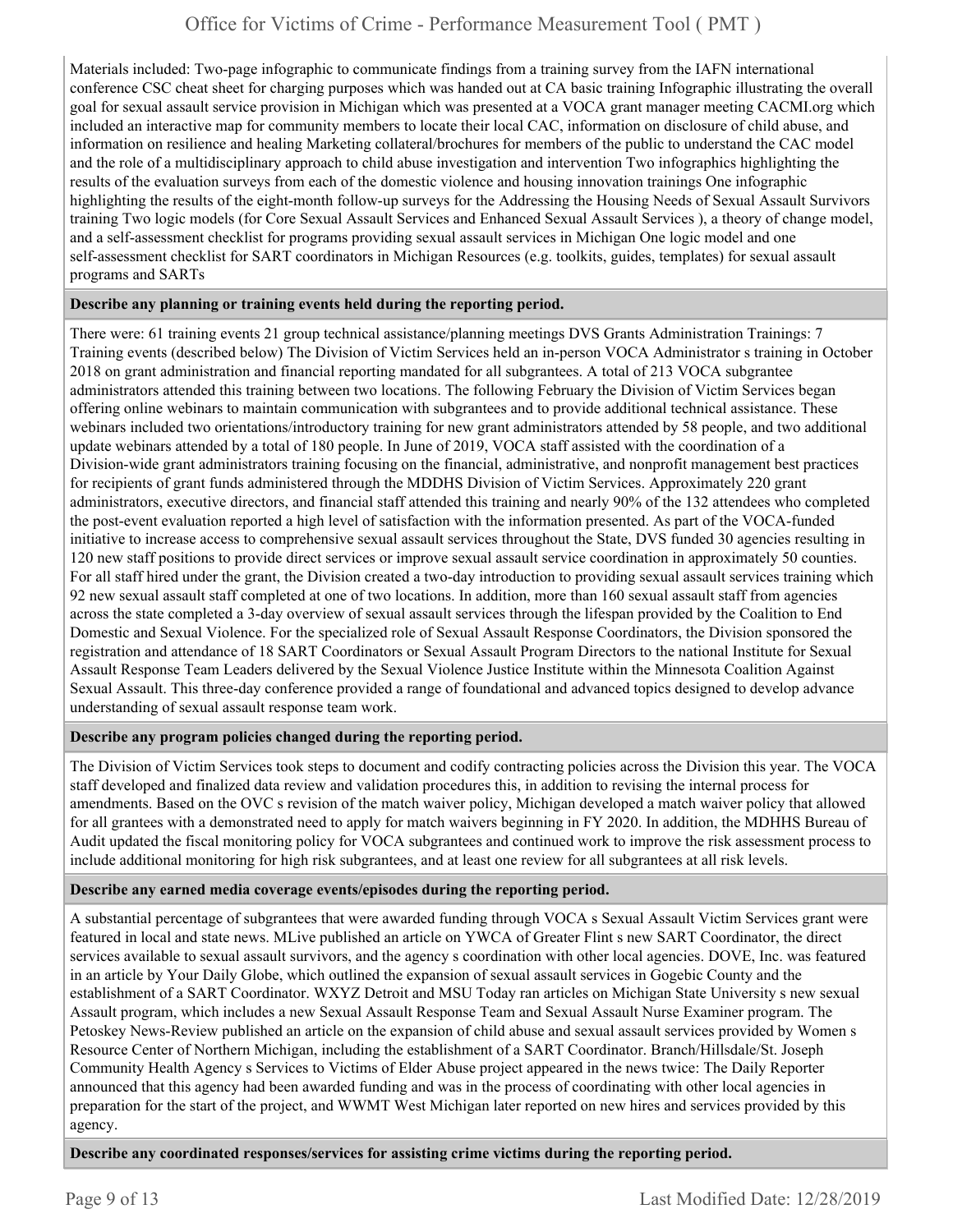Through the Sexual Assault Victim Services VOCA grant funds were awarded \$5,409,648 to 30 agencies with the aim of providing statewide comprehensive sexual assault services. Of the 30 subgrantees, 18 include fulltime Sexual Assault Response Team (SART) coordinators covering 30 counties and supporting sexual assault services in 6 additional communities with an existing SART. These SARTs are at many stages of development, but all were active and meeting regularly and developing protocol prior to the end of the funding period. The majority of the SART teams include representatives from law enforcement, county prosecutors, Sexual Assault Service Provider Advocates, Sexual Assault Nurse Examiners, Hospitals, Community Mental Health, and first responders. Some SARTs also conduct coordinated case review. Three subgrantees were awarded funding under the VOCA Services of Victims of Elder Abuse project. As a condition of this project, each of these organizations established or participated in 4 multidisciplinary or interdisciplinary teams covering 6 counties. These teams met a total of 36 times and included representatives from law enforcement, probate courts, Adult Protective Services, legal services, credit unions and banking institutions, dispute resolution services, victim service providers and local DV shelters, assisted living and nursing home providers, social workers, and community mental health agencies. These agencies also worked with first responders to identify potential elder abuse victims and refer them to the respective agencies.

#### **Please discuss the major issues in your state that either assist or prevent victims from receiving assistance during the reporting period.**

Major issues that subgrantees have identified in Michigan that may prevent victims from receiving assistance include limited shelter availability, lack of safe housing, and limited access to transportation in rural and urban areas. In response to these challenges, the Division of Victim Services (DVS) allowed agencies to ask for an increase in funding, including the opportunity to utilize relocation assistance and emergency financial assistance for transportation. Additional reported issues include limited legal services and childcare. As indicated above, DVS allowed agencies to apply for increased funding. Most of the requests included increasing salaries and fringe benefits, along with staffing, in order to improve staff retention and decrease caseloads and waitlists. Due to internal approval processes, it took several months to finalize the awards, so subgrantees faced considerable challenges with implementing the additional services by the end of the year. DVS was able to incorporate the increase into most of the FY20 awards prior to October 1 to address this problem for the next year.

#### **Please describe ways that your agency promoted the coordination of public and private efforts within the community to help crime victims during the reporting period.**

DVS supported public and private coordination of sexual assault response through targeted training and technical assistance funds for Sexual Assault Response team coordinators and Sexual Assault Nurse Examiners training and certification. DVS sent 18 SART coordinators the national Institute for Sexual Assault Response Team Leaders delivered by the Sexual Violence Justice Institute within the Minnesota Coalition Against Sexual Assault. There the coordinators received specialized technical assistance and training on building strong public partnerships around sexual assault response. Through VOCA training and technical assistance funds awarded to the Michigan Victim Advocacy Network (MiVAN), DVS developed a 5-part introductory webinar to confidentiality requirements for OVC and OVW funded projects. As of today, 643 registered members of MiVAN have completed these trainings. To build on this basic understanding of confidentiality and the law, DVS offered two half-day sessions with Alicia Aiken, JD, of Confidentiality Institute facilitating discussions to provide specific legal information on confidentiality & disclosure requirements. A total of 106 agency staff and public partners participated in this training, and a majority reported having a stronger sense of how to collaborate across public private partnerships.

#### **Please describe any notable activities at the grantee level during the reporting period that improved delivery of victim services.**

In FY19, the Division of Victim Services created an opportunity for current subgrantees to apply for additional VOCA funding to expand existing projects. Agencies submitted 123 requests which resulted in an \$3,765,651 increase in funding for 120 subgrants, which allowed agencies to increase staffing, salaries, and fringe benefits, with the aim of improving staff retention and increasing organizational capacity to address community need. Subgrantees also used this funding to hire housing advocates and add direct victim supports such as emergency financial assistance, relocation and rental assistance, equipment, and texting services. Through the Sexual Assault Victim Services grant, VOCA awarded \$5,409,648 to 30 agencies to expand statewide comprehensive sexual assault services. The activities of this grant include the expansion of direct sexual assault services and 18 fulltime SART Coordinators to establish 10 new SARTs and lead/re-establish eight existing SARTs. VOCA funding helped establish an additional SART Coordinator position with a tribe in the western upper peninsula through their Tribal Victim Services VOCA grant. In FY19, DVS staff provided technical assistance to four developing Child Advocacy Center (CAC) programs in the starkly underserved region of Michigan s Upper Peninsula. These developing programs involve collaboration and partnership with multiple federally recognized tribes in the area. One of these projects is a community-wide effort led by a tribe. DVS provided technical assistance to these programs in the form of monthly conference calls with project leads (36 hours), in-person meetings (15 hours), and other miscellaneous project support and research/preparation for calls and meetings (120 hours). As a result of funding and DVS support, as of the end of FY19, there is one developing CAC program that is providing a full array of services to the community and another with a signed multidisciplinary child abuse protocol in place prepared to provide services in early FY20. As an attachment to this report is the Sexual Assault Nurse Examiner Work Plan which describes the effort to increase the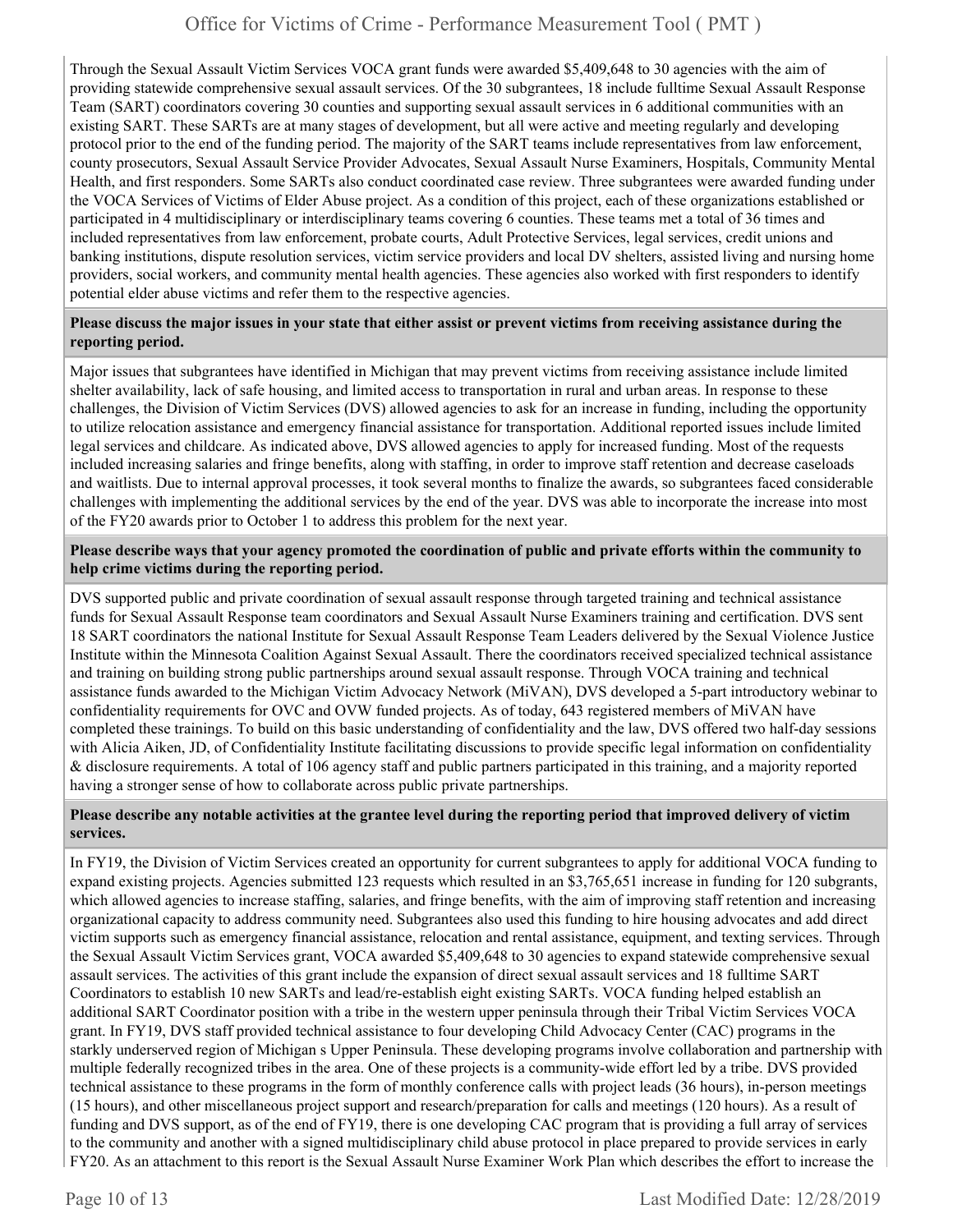number of SANE Nurses in Michigan.

#### **Please discuss each priority (i.e., child abuse, domestic assault, sexual assault, and underserved) in which VOCA funds have been used to assist crime victims during the reporting period**

Domestic Violence. The local police department dispatched advocates to meet with a survivor in the hospital to make contact and provide crisis intervention. They provided her with information and resources. Advocate later met with client to complete PPO application and help sign up for VINE notifications. Advocate later notified victim of court hearing and met with victim to prepare for hearing. During the hearing, the client and advocate were able to work through the process of a criminal case and what steps she can take to feel safe in her home. The advocate discussed the dynamics of power and control with the client. Advocates also provided the survivor with transportation assistance and financial assistance, as well as assistance in communicating with her property owner to receive new locks to her mailbox to ensure the assailant could not take her mail. The advocate and survivor continue to work together in moving forward with the court proceedings and self-care checks. Child Abuse. A 16-year old victim with autism spectrum disorder was brought to agency for a forensic interview regarding sexual abuse perpetrated by his biological mother. In his interview, he disclosed multiple abusive episodes. He was removed from his foster mother s care, as she knew about the abuse taking place and allowed his mother to continue to see him. He was placed in residential care facility and is receiving therapy services. Advocate accompanied him to court on multiple occasions as he testified in the cases against his mother and foster mother. He was frustrated during the court process because it was difficult for him to not explain more when the defense attorney asked direct questions. Following the testimony, the advocate was able to calm him down and ease some of his concerns. He was focused on scripture and carried a Bible with him everywhere he went. The advocate helped by reading passages from the Bible together and allowed him to teach advocate what he knows. The case has since been bound over for circuit court and they await trial in which our advocate will continue offering support. Sexual Assault. A sexual assault survivor called a member of a church in the middle of the night and shared with her that she had just been sexually assaulted. The member of her church met with her, supported her, and encouraged her to contact a VOCA-funded agency. The survivor called the helpline and scheduled a SANE exam. A VOCA-funded Sexual Assault Survivor Specialist was able to meet with the survivor and the survivor s mother during the exam to provide support and information for both. The survivor decided to continue to meet with the Sexual Assault Survivor Specialist and asked for support in facilitating a conversation she wanted to have with her place of employment, because the person who sexually assault her was a coworker. The survivor also encouraged her romantic partner to come in and meet with the Specialist for free, confidential support and information regarding sexual assault, the effects of sexual assault, secondary trauma and self-care. Underserved. This past year a Tribal Victim services program worked with a domestic violence survivor. She was beaten, sexually assaulted, and strangled until she lost control of her bowels and lost consciousness. She was pregnant at the time. Perpetrator was arrested and the case went Federal. Tribal law enforcement worked with victims services as the case went for prosecution. The program supported the victim with medical transport for injuries and delivery of her child. Perpetrator was sentenced to prison for several years. The client filed for a divorce/annulment and sole custody in tribal court and was awarded both. A no contact order was given by a Federal Judge until sentencing and the program assisted in filing a PPO that included the victim s family and her child which was granted by the Tribal court. The Tribal judge issued a No Contact Order, which was broken numerous times. Advocates provided emotional and social support. The client began experiencing painful headaches, numbness on face, hands, and arms. The Victim was hospitalized twice due to ongoing migraines. The Advocate found a neurologist and assisted the victim in transportation to the hospital for further evaluation. Neurologist confirmed that her symptoms are a direct result of the strangulation and physical injury to the neck, and the debilitating migraine is trauma induced. The program has taken steps to mitigate the limited resources for strangulation victims in rural area, including making training and resources available for program staff, law enforcement, and forensic interviewers in the area to more fully assess the possible damage of strangulation.

#### **Please briefly describe efforts taken to serve Victims of Federal crime during the reporting period.**

Because serving victims of federal crime is a condition of receiving crime victim assistance funds, agencies with the opportunity to assist federal crime victims must do so. There is one agency that uses VOCA funding to provide statewide legal aid for domestic violence and elder abuse victims, including immigration cases. Another agency provides legal aid and immigration services, to victims of human trafficking and domestic violence. Tribal agencies frequently assist victims in navigating criminal cases in both tribal and federal court. Several tribal Victim Service described case histories for clients navigating concurrent cases in tribal court and Federal court. Additional advocacy is often provided by tribal advocates who must navigate and keep their clients informed on processes of multiple legal systems, requirements, and court cases work, to achieve the best possible outcome for the victims they serve.

**Please identify any emerging issues or notable trends affecting crime victim services in your state during the reporting period.**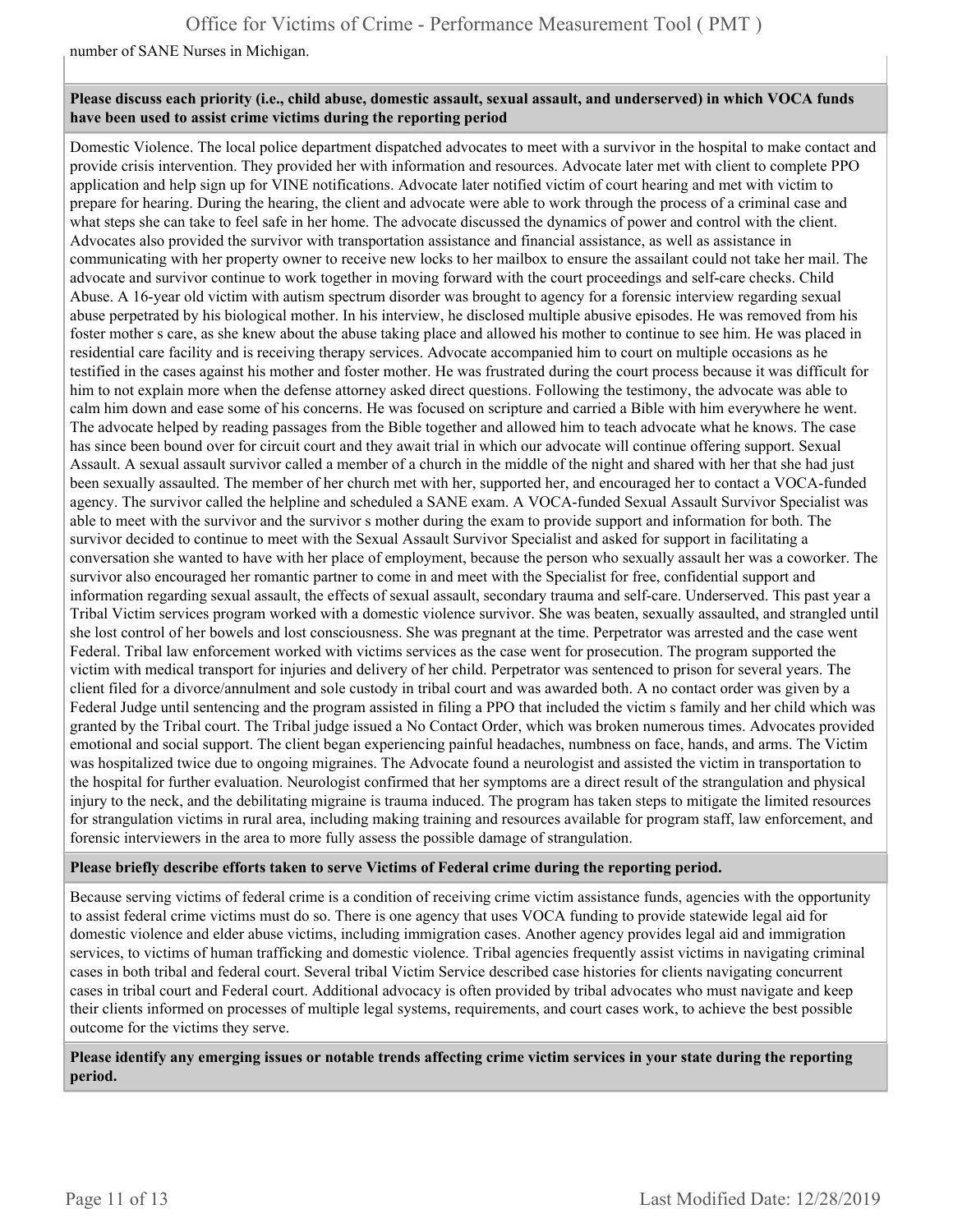Some emerging issues or notable trends based on agency feedback include the challenges associated with limited shelter, safe and affordable housing, and transportation. In response to this need, agencies increased the amount of VOCA funds allocated to victim emergency financial assistance and relocation expenses, within SAA-set parameters. A number of agencies also requested funding for or began inquiring about the possibility of utilizing texting services, and a few reported using apps on their cell phones to provide interpretation services for survivors who spoke other languages.

#### **Please briefly outline any staffing retention issues that your victim assistance program has and why these issues may occur during the reporting period.**

Many agencies listed attracting and retaining skilled staff as a major challenge for this funding period. In response to the opportunity to increase their current VOCA allocations more than 40 agencies made a salary adjustments and/or hired a Manager-level position to coordinate VOCA-funded staff. In 2018, Children s Advocacy Centers of Michigan (CACMI) conducted a salary study for Child Advocacy Centers (CACs) in the state for the purpose of aiding CACs in improving staff retention by standardizing salaries for various positions. This salary study showed a wide disparity in salary ranges for leadership positions and was able to show an average full-time salary for 6 different direct service positions in rural, suburban, and urban CACs typically funded by VOCA. Armed with this data, some grantees were able to utilize VOCA amendments to better align staff salaries with the state average. Agencies also faced difficulties with staff retention in leadership positions. Executive Director and Finance Director turnover continues to be a challenge with at least 12 VOCA-funded nonprofit agencies seeing turnover among grant administrators and/or leadership during the reporting period. The reasons cited for executive level turnover include heavy workload, insufficient management-skills, and insufficient salary. In response to this leadership turnover, VOCA staff coordinated additional efforts to provide introductory webinars and in-person orientations where possible.

#### **Please explain your state process to publicize its victim assistance funding for services to victims of crime during the reporting period.**

Michigan issued five VOCA Grant request for proposals (RFP s) for services for the fiscal year beginning October 1, 2018. The process for issuing RFPS. Services to Victims of Elder Abuse; Supervised Visitatino and Safe Exchange, Children s Advocacy Development (in Michigan s Upper Peninsula), and Tribal Victim Services. The steps in the RFP process are described below. RFPs are posted for 30 days posted on the state s grants management website for a minimum of 30 days. VOCA solicitation name - FY Project Period 10/1/2018-9/30/2019 VOCA Competitive Grant Application Released VOCA Grant application informational webcasts Due date to submit written questions regarding the VOCA Competitive Grant Application. Date Written Questions and Answers will be posted. Due date for the application to be initiated. Agency EGrAMS Registration, Agency Profile and Project Director Request MUST submitted. Due date for the Application. Due no later than 3:00 p.m. Application reviews conducted by review committee and recommendation to award, award with modification or reject the application. MDHHS approval of final award recommendations Official requests for VOCA Application Modifications and Clarifications are due. Agreement grant documents available in EGrAMS

#### **Please explain how your state is able to direct funding to new/underserved populations during the reporting period.**

This grant period saw the launch of a specific Tribal Victim Services grant which provided \$1,295,326 to seven Federally recognized tribal victim service programs. In collaboration with the training and technical assistance provider Uniting Three Fires, DVS was able to provide additional technical assistance and support for these agencies. VOCA funds supported Uniting Three Fires quarterly tribal advocate meetings to provide hands-on grant technical assistance and address questions on grant regulations and allowability. Through these meetings, advocates communicated regarding the lack of culturally-honoring child abuse and SANE services in Indian Country and around the Upper Peninsula. From these conversations, the VOCA-funded CAC Coordinator was able to provide technical assistance and facilitated community conversations supporting culturally-honoring services in the UP. These communications also facilitated VOCA support for expansion of tribal sexual assault services throughout the UP, including funding a tribal SART coordinator, and expanding services to support the development of the first dedicated tribal Sexual Assault Center in the Upper Peninsula. In addition, VOCA funding supported four developing CAC programs in Michigan s underserved Upper Peninsula region. These developing programs include one community-wide effort led by a tribe. The programs received regular technical assistance from the VOCA-funded Statewide CAC Coordinator.

#### **Please explain how your program is able to respond to gaps in services during the reporting period.**

The Division of Victim Services launched dedicated funding for sexual assault services to respond to the lack of access and availability of comprehensive sexual assault services in Michigan. Even including this dedicated funding provided through 30 9-month grants, VOCA-funded sexual assault services accounted for less than 15% of all VOCA-funded services. The Statewide Sexual Assault Hotline launched in 2018 to address this gap as well. The hotline continued to grow and increase accessibility to connect callers to local sexual assault services and resources, serving 798 anonymous callers during FY 2019. Based on referrals and resources in call logs in the final quarter of the reporting period, the hotline recorded that approximately 64% of callers requested additional resources and on average each caller obtained 3 resources/referrals. Concurrently, there is a noted gap in available SANE services in the state. In response to this urgent need and current gap in services, VOCA launched the Child Advocacy Center Development grant for Michigan s upper peninsula, assisting two new developing CACs with the creation of